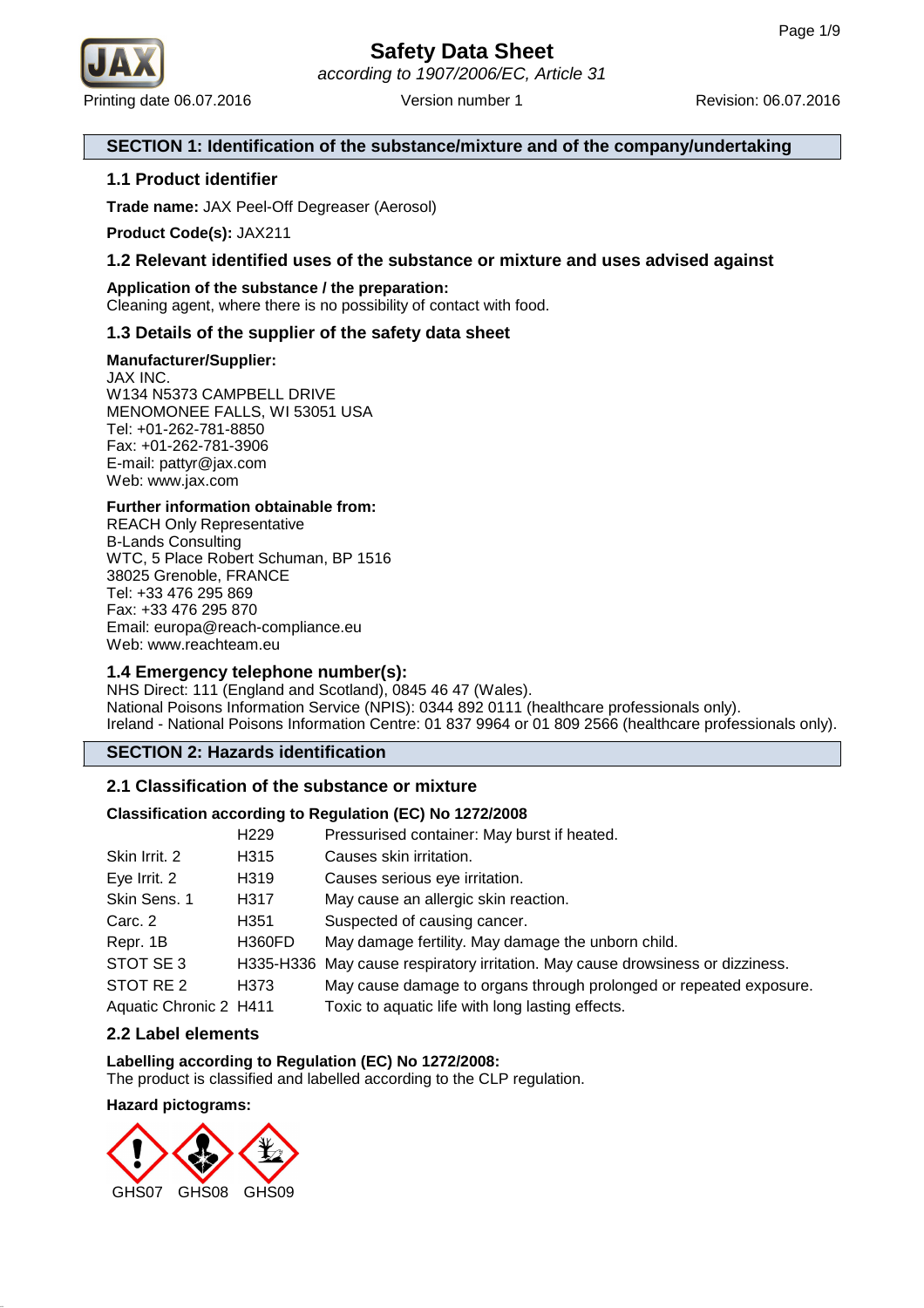according to 1907/2006/EC, Article 31

Printing date 06.07.2016 Version number 1 Revision: 06.07.2016 Version number 1

**Trade name:** JAX Peel-Off Degreaser (Aerosol)

#### **Signal word:** Danger

#### **Hazard-determining components of labelling:**

1-bromopropane d-Limonene

1,2-epoxybutane

#### **Hazard statements:**

- H229 Pressurised container: May burst if heated.
- H315 Causes skin irritation.
- H319 Causes serious eye irritation.<br>H317 May cause an allergic skin rea
- May cause an allergic skin reaction.
- H351 Suspected of causing cancer.
- H360FD May damage fertility. May damage the unborn child.
- H335-H336 May cause respiratory irritation. May cause drowsiness or dizziness.
- H373 May cause damage to organs through prolonged or repeated exposure.
- H411 Toxic to aquatic life with long lasting effects.

#### **Precautionary statements:**

| P <sub>210</sub> | Keep away from heat, hot surfaces, sparks, open flames and other ignition sources. No                  |
|------------------|--------------------------------------------------------------------------------------------------------|
|                  | smoking.                                                                                               |
| P <sub>251</sub> | Do not pierce or burn, even after use.                                                                 |
| P <sub>264</sub> | Wash thoroughly after handling.                                                                        |
| P <sub>280</sub> | Wear protective gloves/protective clothing/eye protection/face protection.                             |
| P <sub>260</sub> | Do not breathe dust/fume/gas/mist/vapours/spray.                                                       |
| P302+P352        | IF ON SKIN: Wash with plenty of water.                                                                 |
| P304+P340        | IF INHALED: Remove person to fresh air and keep comfortable for breathing.                             |
|                  | P305+P351+P338 IF IN EYES: Rinse cautiously with water for several minutes. Remove contact lenses, if  |
|                  | present and easy to do. Continue rinsing.                                                              |
| P312             | Call a POISON CENTER/doctor if you feel unwell.                                                        |
| P337+P313        | If eye irritation persists: Get medical advice/attention.                                              |
| P333+P313        | If skin irritation or rash occurs: Get medical advice/attention.                                       |
| P410+P412        | Protect from sunlight. Do not expose to temperatures exceeding 50 °C/122 °F.                           |
| P <sub>501</sub> | Dispose of contents/container in accordance with local/regional/national/international<br>regulations. |

#### **Additional information:**

Restricted to professional users. 95.0 % by mass of the contents are flammable

#### **2.3 Other hazards**

#### **Results of PBT and vPvB assessment**

**PBT:** Not applicable. **vPvB:** Not applicable.

#### **SECTION 3: Composition/information on ingredients**

#### **3.2 Mixtures**

| Hazardous components:                                           |                                                                                                                                                                        |            |
|-----------------------------------------------------------------|------------------------------------------------------------------------------------------------------------------------------------------------------------------------|------------|
| CAS: 106-94-5<br>EINECS: 203-445-0                              | 1-bromopropane<br>Flam. Lig. 2, H225; Repr. 1B, H360FD; STOT RE 2, H373; Skin<br>Index number: 602-019-00-5   Irrit. 2, H315; Eye Irrit. 2, H319; STOT SE 3, H335-H336 | 50-100%    |
| CAS: 8028-48-6                                                  | d-Limonene<br>Flam. Liq. 3, H226; Asp. Tox. 1, H304; Aquatic Chronic 1, H410;  <br>  Skin Irrit. 2, H315; Skin Sens. 1, H317                                           | $1 - 5%$   |
| CAS: 71-23-8<br>EINECS: 200-746-9<br>Index number: 603-003-00-0 | propan-1-ol<br>Flam. Lig. 2, H225; Eye Dam. 1, H318; STOT SE 3, H336                                                                                                   | $1 - 2.5%$ |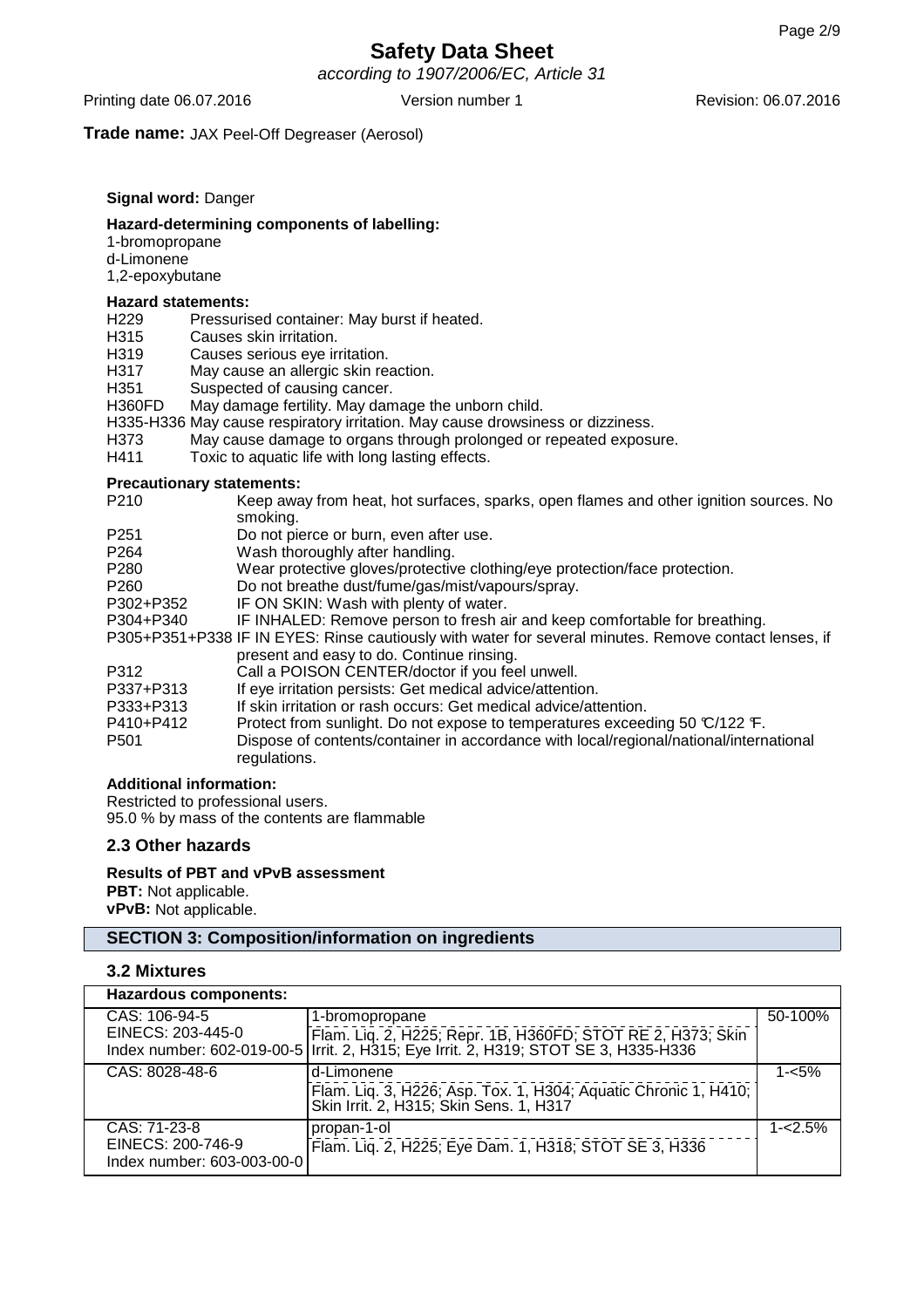## **Safety Data Sheet** according to 1907/2006/EC, Article 31

Printing date 06.07.2016 Version number 1 Revision: 06.07.2016

#### **Trade name:** JAX Peel-Off Degreaser (Aerosol)

| CAS: 75-65-0                               | 2-methylpropan-2-ol                                                                             | $0.1 - 2.5\%$ |
|--------------------------------------------|-------------------------------------------------------------------------------------------------|---------------|
| EINECS: 200-889-7                          | Flam. Liq. 2, H225; Acute Tox. 4, H332; Eye Irrit. 2, H319;                                     |               |
| Index number: 603-005-00-1 STOT SE 3, H335 |                                                                                                 |               |
| CAS: 106-88-7                              | 1,2-epoxybutane                                                                                 | $1 - 2.5%$    |
| EINECS: 203-438-2                          | Flam. Lig. 2, H225; Carc. 2, H351; Acute Tox. 4, H302; Acute                                    |               |
|                                            | Index number: 603-102-00-9 Tox. 4, H312; Acute Tox. 4, H332; Skin Irrit. 2, H315; Eye Irrit. 2, |               |
|                                            | H319; STOT SE 3, H335; Aquatic Chronic 3, H412                                                  |               |
| <b>SVHC</b>                                |                                                                                                 |               |

#### 106-94-5 1-bromopropane

**Additional information:** For the wording of the listed risk phrases refer to section 16.

#### **SECTION 4: First aid measures**

#### **4.1 Description of first aid measures**

#### **General information:**

Symptoms of poisoning may even occur after several hours; therefore medical observation for at least 48 hours after the accident is recommended.

#### **After inhalation:**

Supply fresh air and to be sure call for a doctor. In case of unconsciousness place patient stably in the recovery position.

**After skin contact:** Immediately wash with water and soap and rinse thoroughly.

#### **After eye contact:**

Remove contact lenses, if worn. Rinse opened eye for several minutes under running water. If symptoms persist, consult a doctor.

**After swallowing:** Do not induce vomiting; call for medical help immediately.

# **4.2 Most important symptoms and effects, both acute and delayed**

No further relevant information available.

#### **4.3 Indication of any immediate medical attention and special treatment needed** No further relevant information available.

#### **SECTION 5: Firefighting measures**

#### **5.1 Extinguishing media**

#### **Suitable extinguishing agents:**

CO2, powder or water spray. Fight larger fires with water spray or alcohol resistant foam.

**For safety reasons unsuitable extinguishing agents:** Water with full jet.

## **5.2 Special hazards arising from the substance or mixture**

No further relevant information available.

## **5.3 Advice for firefighters**

**Protective equipment:** No special measures required.

## **SECTION 6: Accidental release measures**

## **6.1 Personal precautions, protective equipment and emergency procedures**

Keep away from ignition sources.

## **6.2 Environmental precautions**

Inform respective authorities in case of seepage into water course or sewage system.

## **6.3 Methods and material for containment and cleaning up**

Absorb with liquid-binding material.

Ensure adequate ventilation. Dispose contaminated material as waste according to item 13.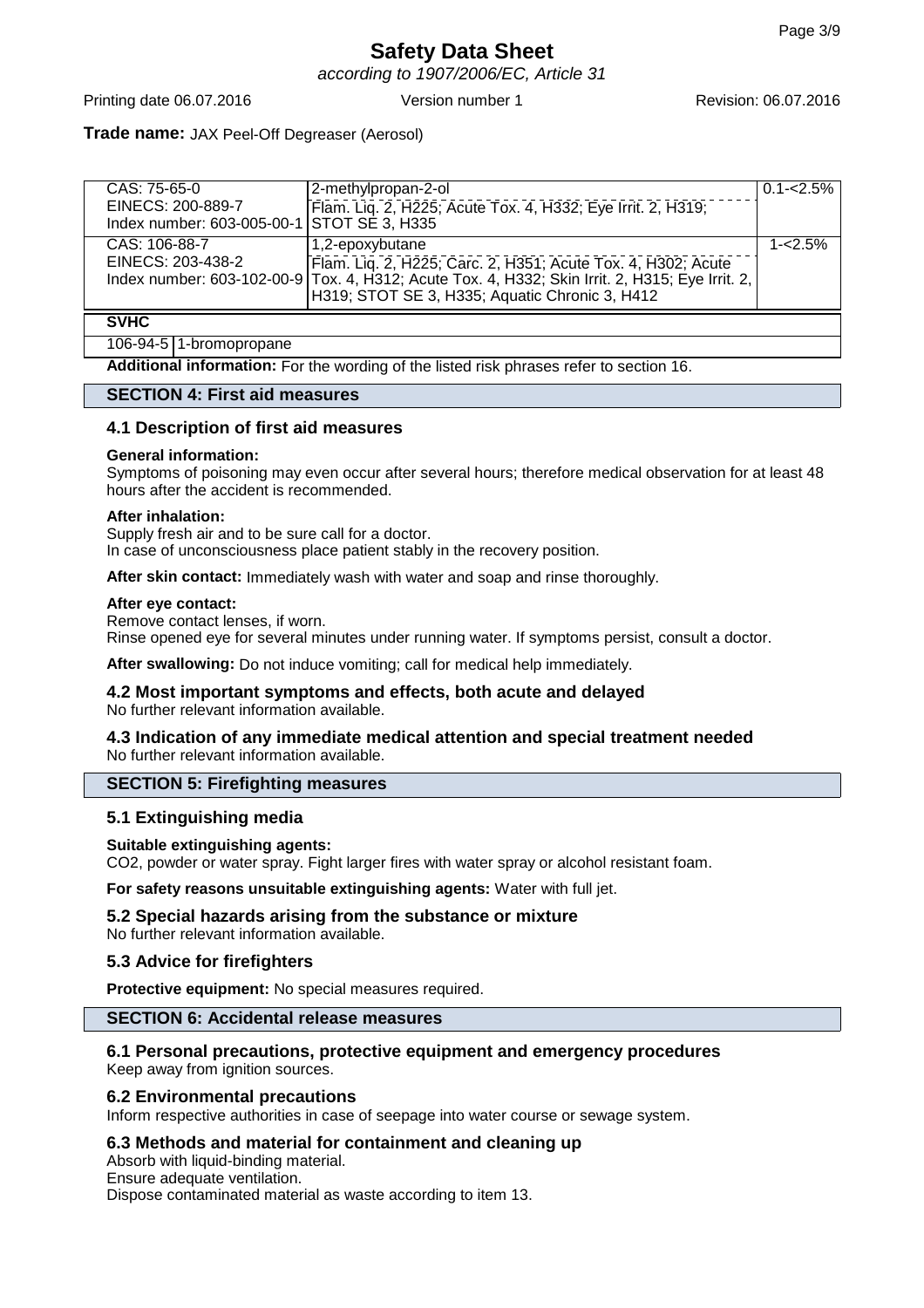according to 1907/2006/EC, Article 31

Printing date 06.07.2016 Version number 1 Revision: 06.07.2016

#### **Trade name:** JAX Peel-Off Degreaser (Aerosol)

## **6.4 Reference to other sections**

See Section 7 for information on safe handling. See Section 8 for information on personal protection equipment. See Section 13 for disposal information.

#### **SECTION 7: Handling and storage**

#### **7.1 Precautions for safe handling**

Keep away from heat and direct sunlight. Ensure good ventilation/exhaustion at the workplace.

**Information about fire - and explosion protection:** Keep respiratory protective device available.

#### **7.2 Conditions for safe storage, including any incompatibilities**

#### **Requirements to be met by storerooms and receptacles:**

Store in a cool, dry place in tightly closed receptacles.

Observe official regulations on storing packagings with pressurised containers.

**Information about storage in one common storage facility:** Store away from oxidising agents.

**Further information about storage conditions:** Keep container tightly sealed.

**7.3 Specific end use(s):** No further relevant information available.

#### **SECTION 8: Exposure controls/personal protection**

#### **8.1 Control parameters**

| Ingredients with limit values that require monitoring at the workplace: |                                                                       |  |
|-------------------------------------------------------------------------|-----------------------------------------------------------------------|--|
| 71-23-8 propan-1-ol                                                     |                                                                       |  |
|                                                                         | WEL (Great Britain) Short-term value: 625 mg/m <sup>3</sup> , 250 ppm |  |
|                                                                         | Long-term value: 500 mg/m <sup>3</sup> , 200 ppm                      |  |
|                                                                         | Sk                                                                    |  |
| 75-65-0 2-methylpropan-2-ol                                             |                                                                       |  |
|                                                                         | WEL (Great Britain) Short-term value: 462 mg/m <sup>3</sup> , 150 ppm |  |
|                                                                         | Long-term value: 308 mg/m <sup>3</sup> , 100 ppm                      |  |

**Additional information:** The lists valid during the making were used as basis.

#### **8.2 Exposure controls**

#### **Personal protective equipment**

#### **General protective and hygienic measures:**

The usual precautionary measures are to be adhered to when handling chemicals. Wash hands before breaks and at the end of work. Keep away from foodstuffs, beverages and feed. Immediately remove all soiled and contaminated clothing Avoid contact with the eyes and skin.

#### **Respiratory protection:**

In case of brief exposure use respiratory filter device. In case of intensive or longer exposure use selfcontained respiratory protective device.

#### **Protection of hands:**



Protective gloves.

The selected protective gloves have to satisfy the specifications of EU Directive 89/686/EEC and the standard EN 374 derived from it.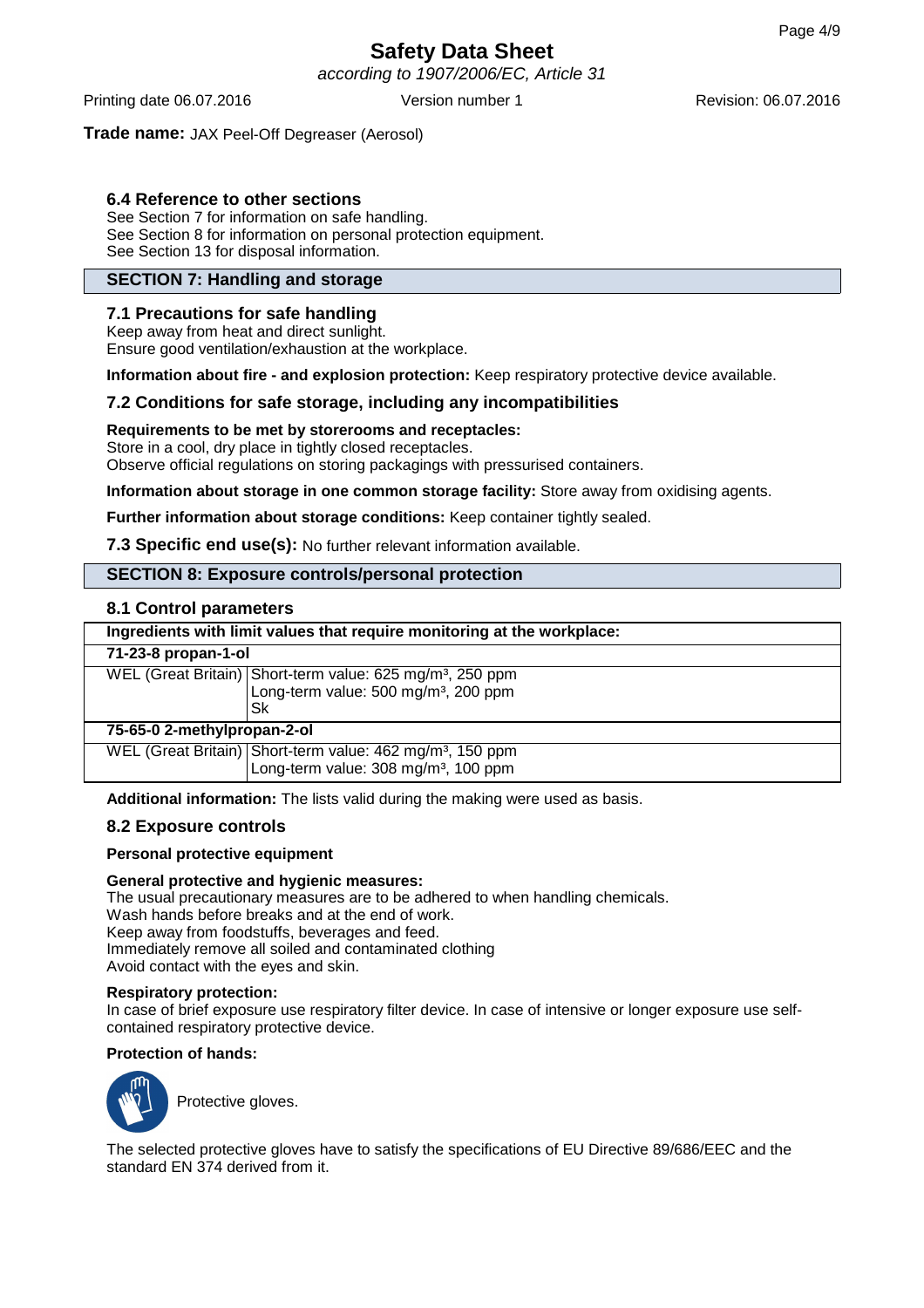according to 1907/2006/EC, Article 31

Printing date 06.07.2016 Version number 1 Revision: 06.07.2016

**Trade name:** JAX Peel-Off Degreaser (Aerosol)

## **Eye protection:**



Safety glasses with side-shields (EN 166).

**Body protection:** Protective work clothing.

## **SECTION 9: Physical and chemical properties**

## **9.1 Information on basic physical and chemical properties**

| <b>General Information</b>                               |                                               |
|----------------------------------------------------------|-----------------------------------------------|
| Appearance:<br>Form:<br>Colour:                          | Aerosol.<br>Clear.                            |
| Odour:<br><b>Odour threshold:</b>                        | Citrus.<br>Not determined.                    |
| pH-value:                                                | Not determined.                               |
| <b>Melting point/Melting range:</b>                      | Not determined.                               |
| <b>Boiling point/Boiling range:</b>                      | Not applicable, as aerosol.                   |
| <b>Flash point:</b>                                      | Not applicable, as aerosol.                   |
| Flammability (solid, gaseous):                           | Not applicable.                               |
| Ignition temperature:                                    | Not determined.                               |
| <b>Decomposition temperature:</b>                        | Not determined.                               |
| Danger of explosion:                                     | Product does not present an explosion hazard. |
| <b>Explosion limits:</b><br>Lower:<br>Upper:             | Not determined.<br>Not determined.            |
| <b>Oxidising properties</b>                              | Not determined.                               |
| Vapour pressure:                                         | Not determined.                               |
| Density:                                                 | Not determined.                               |
| <b>Relative density</b>                                  | 1.32                                          |
| <b>Vapour density</b>                                    | Not determined.                               |
| <b>Evaporation rate</b>                                  | Not applicable.                               |
| Solubility in / Miscibility with<br>Water:               | Not determined.                               |
| Partition coefficient (n-octanol/water): Not determined. |                                               |
| <b>Viscosity:</b><br>Dynamic:<br>Kinematic:              | Not determined.<br>Not determined.            |
| 9.2 Other information                                    | No further relevant information available.    |
| <b>SECTION 10: Stability and reactivity</b>              |                                               |

**10.1 Reactivity** No data available.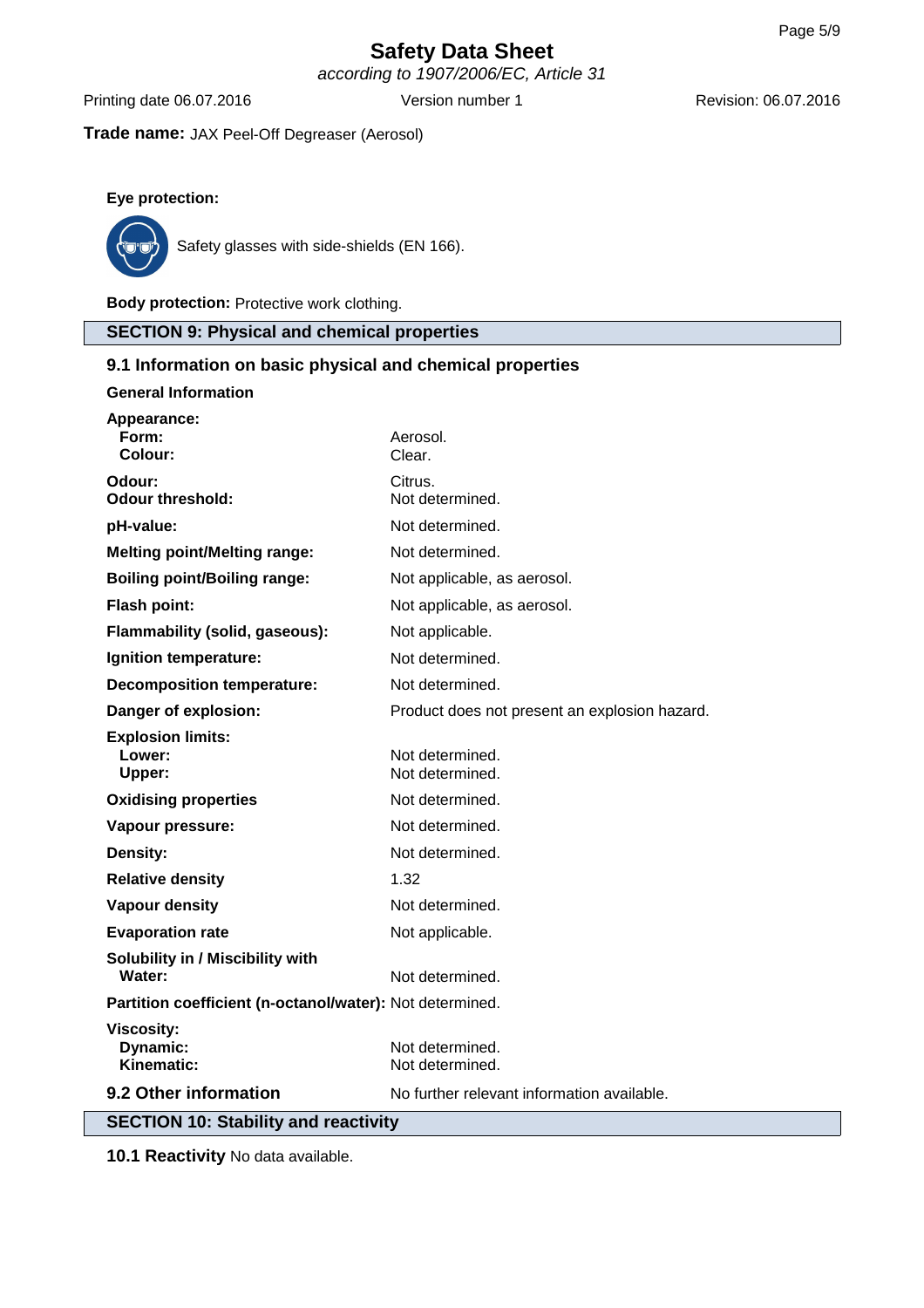according to 1907/2006/EC, Article 31

Printing date 06.07.2016 Version number 1 Revision: 06.07.2016

**Trade name:** JAX Peel-Off Degreaser (Aerosol)

## **10.2 Chemical stability**

#### **Thermal decomposition / conditions to be avoided:**

No decomposition if used and stored according to specifications.

**10.3 Possibility of hazardous reactions** No dangerous reactions known.

**10.4 Conditions to avoid** Keep away from heat and direct sunlight.

**10.5 Incompatible materials** Avoid strong oxidants, strong alkalis and strong acids.

**10.6 Hazardous decomposition products** Carbon monoxide and carbon dioxide.

#### **SECTION 11: Toxicological information**

#### **11.1 Information on toxicological effects**

**Acute toxicity**

| LD/LC50 values:          |                         |                                   |  |
|--------------------------|-------------------------|-----------------------------------|--|
|                          | 106-94-5 1-bromopropane |                                   |  |
|                          |                         | Inhalative LC50/4h 253 mg/L (Rat) |  |
| 71-23-8 propan-1-ol      |                         |                                   |  |
| Oral                     | LD50                    | 1870 mg/kg (Rat)                  |  |
| Dermal                   | LD <sub>50</sub>        | 5040 mg/kg (Rabbit)               |  |
|                          |                         | 75-65-0 2-methylpropan-2-ol       |  |
| Oral                     | LD <sub>50</sub>        | 3500 mg/kg (Rat)                  |  |
| 106-88-7 1,2-epoxybutane |                         |                                   |  |
| Oral                     | LD50                    | 500 mg/kg (Rat)                   |  |
| Dermal                   | LD50                    | 2100 mg/kg (Rabbit)               |  |

#### **Primary irritant effect: Skin corrosion/irritation:** Causes skin irritation. **Serious eye damage/irritation:** Causes serious eye irritation.

#### **Respiratory or skin sensitisation:**

May cause an allergic skin reaction.

#### **CMR effects (carcinogenity, mutagenicity and toxicity for reproduction):**

Carc. 2, Repr. 1B **Germ cell mutagenicity:** Based on available data, the classification criteria are not met. **Carcinogenicity:** Suspected of causing cancer. **Reproductive toxicity:** May damage fertility. May damage the unborn child. **STOT-single exposure:** May cause respiratory irritation. May cause drowsiness or dizziness. **STOT-repeated exposure:** May cause damage to organs through prolonged or repeated exposure. **Aspiration hazard:** Based on available data, the classification criteria are not met.

#### **SECTION 12: Ecological information**

#### **12.1 Toxicity**

**Aquatic toxicity:** No further relevant information available.

**12.2 Persistence and degradability** No further relevant information available.

- **12.3 Bioaccumulative potential** No further relevant information available.
- **12.4 Mobility in soil** No further relevant information available.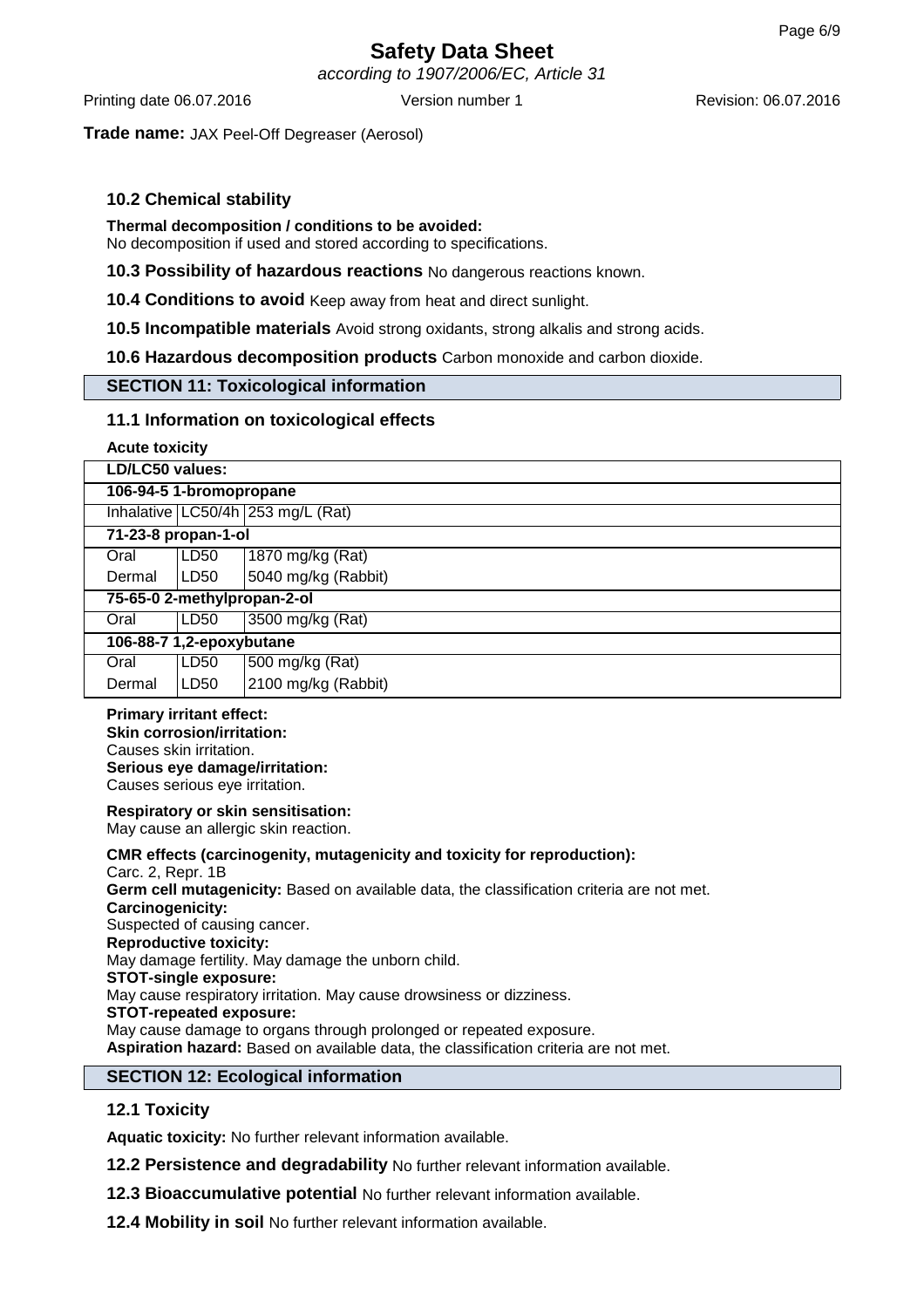according to 1907/2006/EC, Article 31

Printing date 06.07.2016 Version number 1 Revision: 06.07.2016

**Trade name:** JAX Peel-Off Degreaser (Aerosol)

## **Ecotoxical effects:**

**Remark:** Toxic for fish

#### **Additional environmental information:**

#### **General notes:**

Water hazard class 3 (German Regulation) (Self-assessment): extremely hazardous for water Do not allow product to reach ground water, water course or sewage system, even in small quantities. Danger to drinking water if even extremely small quantities leak into the ground. Also poisonous for fish and plankton in water bodies. Toxic for aquatic organisms

#### **12.5 Results of PBT and vPvB assessment**

**PBT:** Not applicable. **vPvB:** Not applicable.

**12.6 Other adverse effects** No further relevant information available.

#### **SECTION 13: Disposal considerations**

#### **13.1 Waste treatment methods**

**Recommendation:** Do not allow product to reach sewage system.

#### **Uncleaned packaging:**

#### **Recommendation:**

Disposal must be made according to official regulations. Packaging that may not be cleansed must be disposed of in the same manner as the product.

## **SECTION 14: Transport information**

## **14.1 UN Number**

**ADR, IMDG, IATA** UN1950

#### **14.2 UN proper shipping name ADR** 1950 AEROSOLS, ENVIRONMENTALLY

**IMDG** AEROSOLS (d-Limonene), MARINE POLLUTANT **IATA** AEROSOLS, non-flammable

#### **14.3 Transport hazard class(es)**

**ADR**



**Label** 2.2 **IMDG**



**Class** 2.2 **Label** 2.2 **IATA**



**Class** 2 5A Gases.

**HAZARDOUS**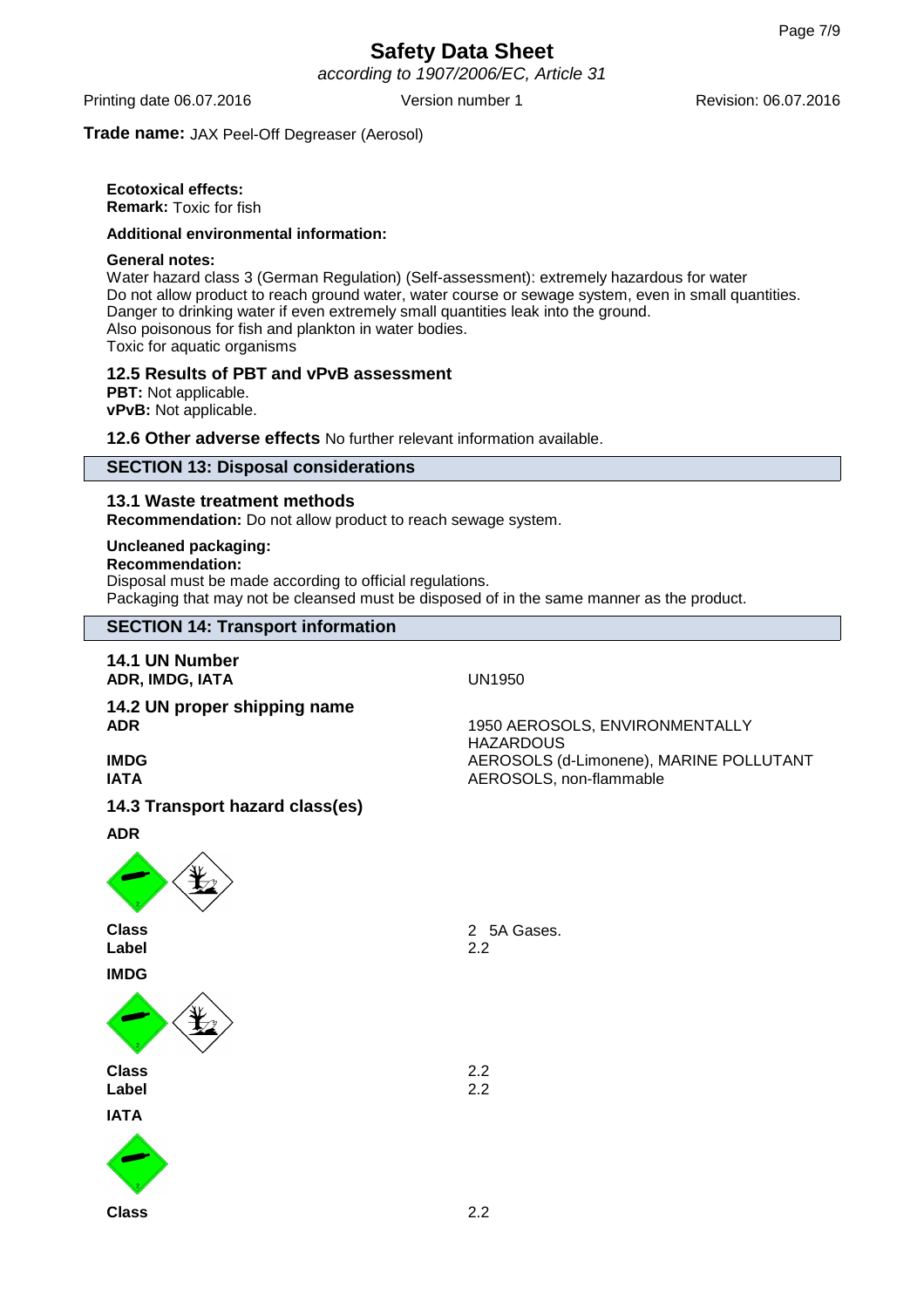Printing date 06.07.2016 Version number 1 Revision: 06.07.2016

#### **Trade name:** JAX Peel-Off Degreaser (Aerosol)

| Label                                                                            | 2.2                                                                  |
|----------------------------------------------------------------------------------|----------------------------------------------------------------------|
| 14.4 Packing group<br>ADR, IMDG, IATA                                            | Not applicable.                                                      |
| <b>14.5 Environmental hazards</b>                                                | Product contains environmentally hazardous<br>substances: d-Limonene |
| <b>Marine pollutant:</b>                                                         | Yes                                                                  |
| 14.6 Special precautions for user<br>Danger code (Kemler):                       | Warning: Gases.                                                      |
| <b>EMS Number:</b>                                                               | $F-D.S-U$                                                            |
| 14.7 Transport in bulk according to Annex II<br>of MARPOL 73/78 and the IBC Code | Not applicable.                                                      |
| Transport/Additional information:<br><b>ADR</b>                                  |                                                                      |
| <b>Excepted quantities (EQ)</b>                                                  | Code: E0<br>Not permitted as Excepted Quantity                       |
| Tunnel restriction code:<br><b>IMDG</b>                                          | Е                                                                    |
| Limited quantities (LQ)<br><b>Excepted quantities (EQ)</b>                       | 1L<br>Code: E0<br>Not permitted as Excepted Quantity                 |

#### **SECTION 15: Regulatory information**

**15.1 Safety, health and environmental regulations/legislation specific for the substance or mixture**

**Directive 2012/18/EU Named dangerous substances - ANNEX I** None of the ingredients are listed.

**Other regulations, limitations and prohibitive regulations**

**Substances of very high concern (SVHC) according to REACH, Article 57**

106-94-5 1-bromopropane

**15.2 Chemical safety assessment** A Chemical Safety Assessment has not been carried out.

#### **SECTION 16: Other information**

This information is based on our present knowledge. However, this shall not constitute a guarantee for any specific product features and shall not establish a legally valid contractual relationship.

#### **Relevant phrases**

- H225 Highly flammable liquid and vapour.
- H226 Flammable liquid and vapour.
- H302 Harmful if swallowed.
- H304 May be fatal if swallowed and enters airways.
- H312 Harmful in contact with skin.
- H315 Causes skin irritation.
- H317 May cause an allergic skin reaction.<br>H318 Causes serious eve damage.
- Causes serious eye damage.
- H319 Causes serious eye irritation.
- H<sub>332</sub> Harmful if inhaled.<br>H<sub>335</sub> May cause respira
- May cause respiratory irritation.
- H336 May cause drowsiness or dizziness.
- H351 Suspected of causing cancer.
- H360FD May damage fertility. May damage the unborn child.
- H373 May cause damage to organs through prolonged or repeated exposure.
- H410 Very toxic to aquatic life with long lasting effects.
- H412 Harmful to aquatic life with long lasting effects.